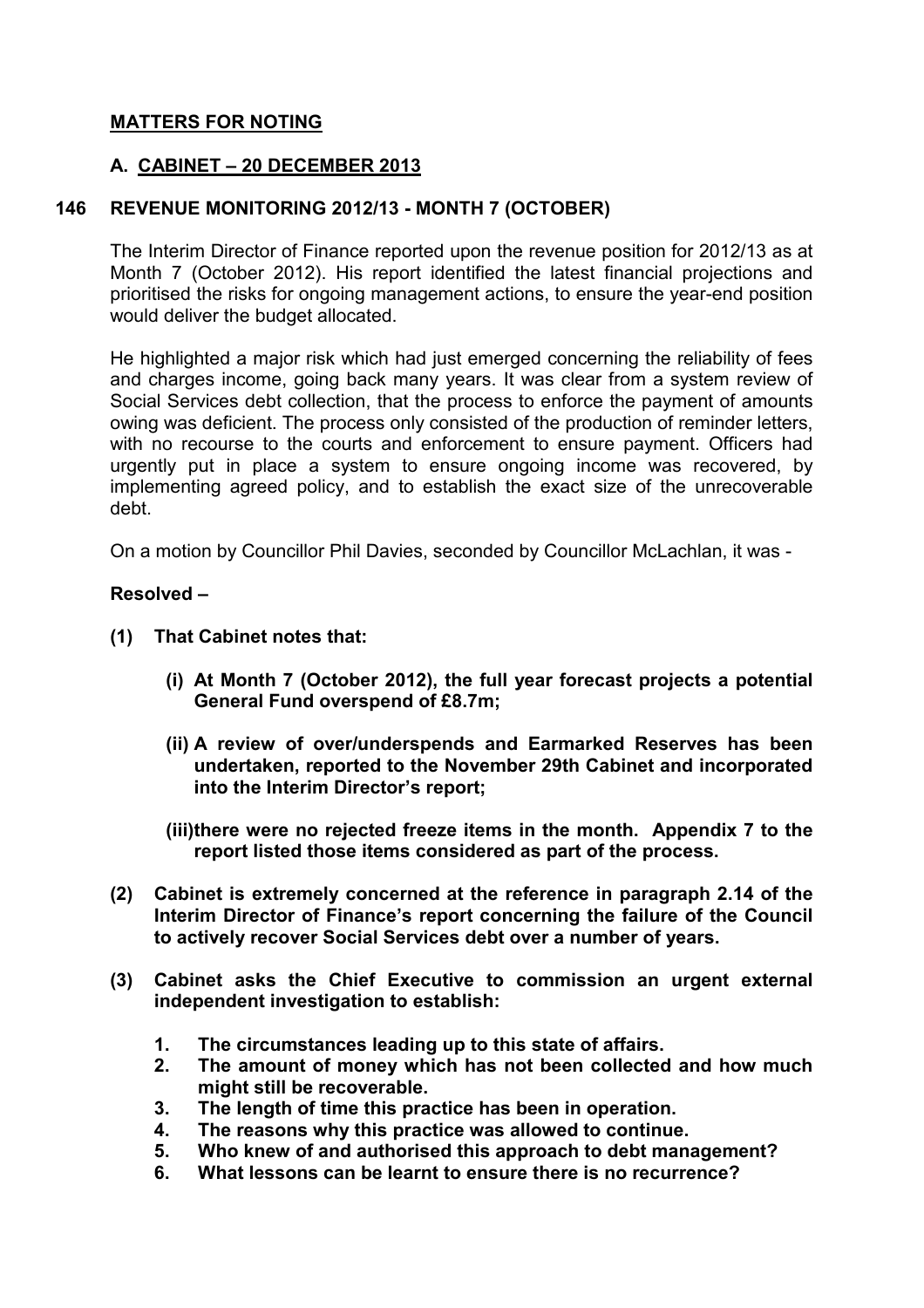## **(4) That Cabinet requests that a report be brought back in a month and an update provided at the 24 January Cabinet.**

## **147 CAPITAL MONITORING 2012/13 - MONTH 7 (OCTOBER)**

The Interim Director of Finance reported upon the current position regarding the Council's 2012/13 to 2014/15 capital programme. The report reflected:

- The re-profiled 2012/13 capital programme budget which incorporated the decision made by Cabinet on 29 November 2012 (minute 136 refers) to cease or reduce a number of schemes within the programme;
- The expenditure to date, which continued to be less than it should be;
- A request for a revision to the capital programme to reflect slippage of £2.632 million of schemes into the 2013/14 financial year;
- A request for an increase in the programme of £0.3 million for schemes requiring no unsupported borrowing.
- The projected outturn figures for 2012/13, which suggested an underspend of £2.552 million on the revised programme.
- The current funding of the programme and its future affordability, which was subject to a review.

### **Resolved – That Cabinet:**

- **(1) Agrees the revised Capital Programme of £51.660 million.**
- **(2) Agrees slippage in the programme of £2.362 million from 2012/13 to 2013/14.**
- **(3) Agrees an increase to the programme of £0.3 million for a Finance scheme (Moreton Library/One Stop Shop) which does not require financing from unsupported borrowing.**
- **(4) Notes the spend to date at month 7 of £17.279 million, which represents 33.4% of the revised capital budget, with 58% of the financial year having elapsed.**
- **(5) Notes the work of the Capital Steering Group to detail the schedule of sites to validate the estimate of capital receipts.**
- **(6) Notes the inclusion within this report of the programme changes agreed by Cabinet on 29 November 2012 of ceased or reduced schemes totalling £30.755 million and consequent annual revenue savings of £2.3 million arising from a review of the current capital programme.**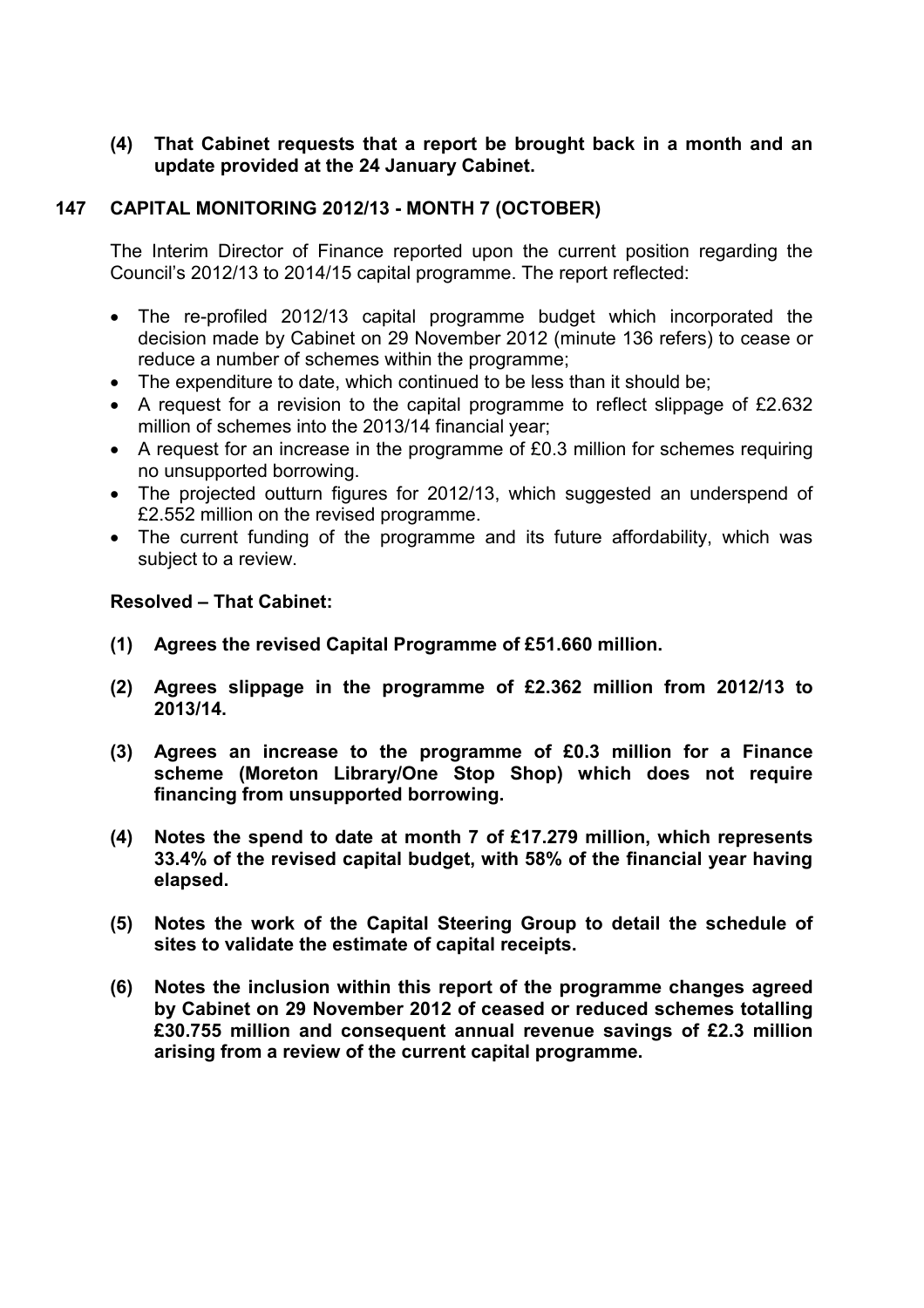# **B. CABINET – 24 JANUARY 2013**

# **163 FINANCIAL MONITORING - REVENUE (MONTH 8)**

The Interim Director of Finance provided an update on the revenue position for 2012/2013 as at Month 8 (November 2012). The projected revenue forecast for the year showed a potential General Fund overspend of £7.7m, down £1m from the M7 projection, which was due largely to a reduced projected overspend in the Children and Young People Department, plus a number of other departmental variations. His report also prioritised the risks for ongoing management actions, to ensure no overspend at the year-end.

The Chair was pleased that the level of overspend had reduced but noted that the situation remained critical, given there were a number of anticipated adverse changes which would increase the projected overspend in the coming months, including the outcome of the social services care home fees consultation and issues related to debt recovery (see minute 169 post). He commented also that clear guidance was awaited from the Government in relation to various issues including capitalisation, and a further meeting to clarify matters was due to take place with civil servants. A significant amount of work was also being undertaken in relation to budget options and he referred to the ongoing 'What Really Matters' consultation that was due to end on 31 January, which would be reported to Budget Cabinet on 18 February 2013.

On a motion by Councillor P Davies and seconded by Councillor McLachlan, it was –

### **Resolved –**

- **(1) That Cabinet notes that:** 
	- **(a) at Month 8 (November 2012), the full-year forecast projected a General Fund overspend of £7.7m;**
	- **(b) there were no rejected freeze items in the month;**
	- **(c) a major risk has just recently emerged considering the reliability of fees and charges income, going back many years. Corrective action is being taken to maximise recovery and as better information becomes available, there will be further reports regarding this serious matter.**
- **(2) That Cabinet believes that the Government's austerity policy is proving to be profoundly unfair. Authorities with the highest levels of poverty and deprivation are facing the biggest cuts and at the same time, wealthy areas with the lowest levels of poverty pay less.**
- **(3) Cabinet notes that Wirral is losing £151 per head in cuts. Liverpool is losing £252, Manchester is losing £209, Newcastle is losing £162, Birmingham is losing £166, and Sheffield is losing £140 per head.**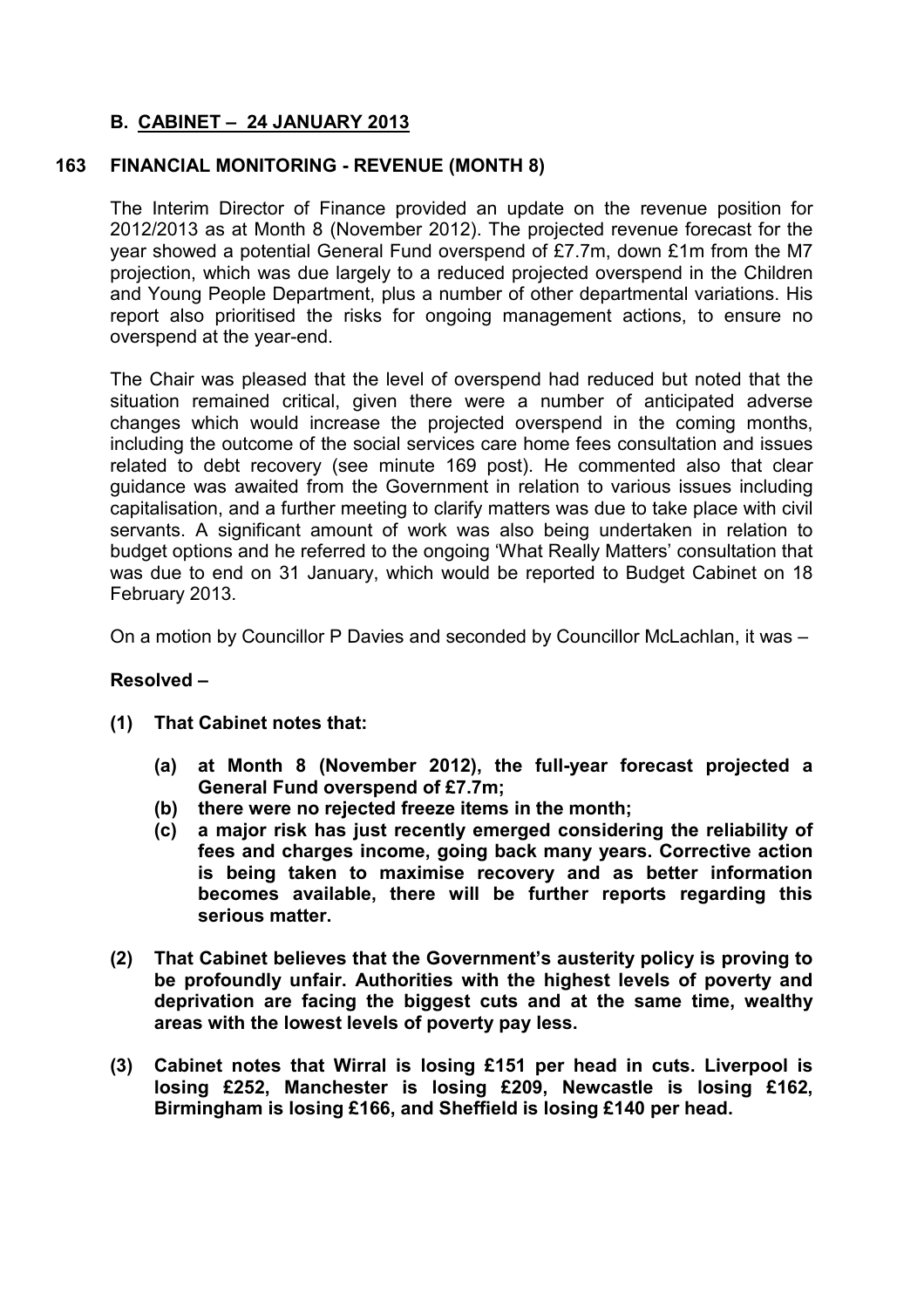- **(4) Cabinet notes that Milton Keynes is losing just £38 per head. Central Bedfordshire is losing £18 per head. And people in North Dorset are losing just £2 per head.**
- **(5) Cabinet also notes that a recent report by SIGOMA (Special Interest Group of Metropolitan Authorities outside London) indicates that out of the 47 SIGOMA authorities Wirral has had the largest cut in its funding from central government (2.62% cut in revenue spending power 2013-2014). This compares with the SIGOMA average of -1.78% and the average for Shire Districts of -1.37%.**
- **(6) Cabinet supports the 'Come Together' Campaign launched by the Mayor of Liverpool on 18 January when the Leaders of Core Cities, Merseyside Districts and Faith Leaders met to discuss the impact of the Government's austerity policy.**
- **(7) Cabinet supports the on-line petition which has been launched at www.come-together.co.uk. This calls on the Government to urgently rethink its policy and to apply the cuts more fairly across the country, protecting those most in need, and making sure those in wealthy parts of the country pay their fare share. We urge all residents to sign this petition.**

# **164 FINANCIAL MONITORING - CAPITAL (MONTH 8)**

The Interim Director of Finance reported upon the current position regarding the Council's 2012/2013 to 2014/2015 Capital Programme. His report reflected –

- the re-profiled 2012/2013 Capital Programme budget which incorporated previous decisions made by the Cabinet to amend the programme;
- the expenditure to date, which continued to be less than it should be;
- request for a revision to the Capital Programme to reflect slippage of £2.810 million of schemes into the 2013/2014 financial year;
- request for an increase in the programme of £0.530 million for schemes requiring no unsupported borrowing.
- the reduced cost of £0.673 million for the refurbishment of Wallasey Town Hall, of which £0.210 million impacted on 2012/2013;
- the projected outturn figures for 2012/2013, which suggested an underspend of £3.573 million on the revised programme;
- the current funding of the programme and its future affordability.

The Interim Director highlighted that the Capital programme was reliant on the Council generating a limited amount of capital receipts to finance the future Capital Programme schemes. The Capital Receipts Reserve at 1 April 2012 contained £9.2 million of receipts and the current capital programme assumed that £3 million a year would be drawn from this reserve over a three year period

### **Resolved – That Cabinet –**

# **(a) Agrees the revised Capital Programme of £49.185 million.**